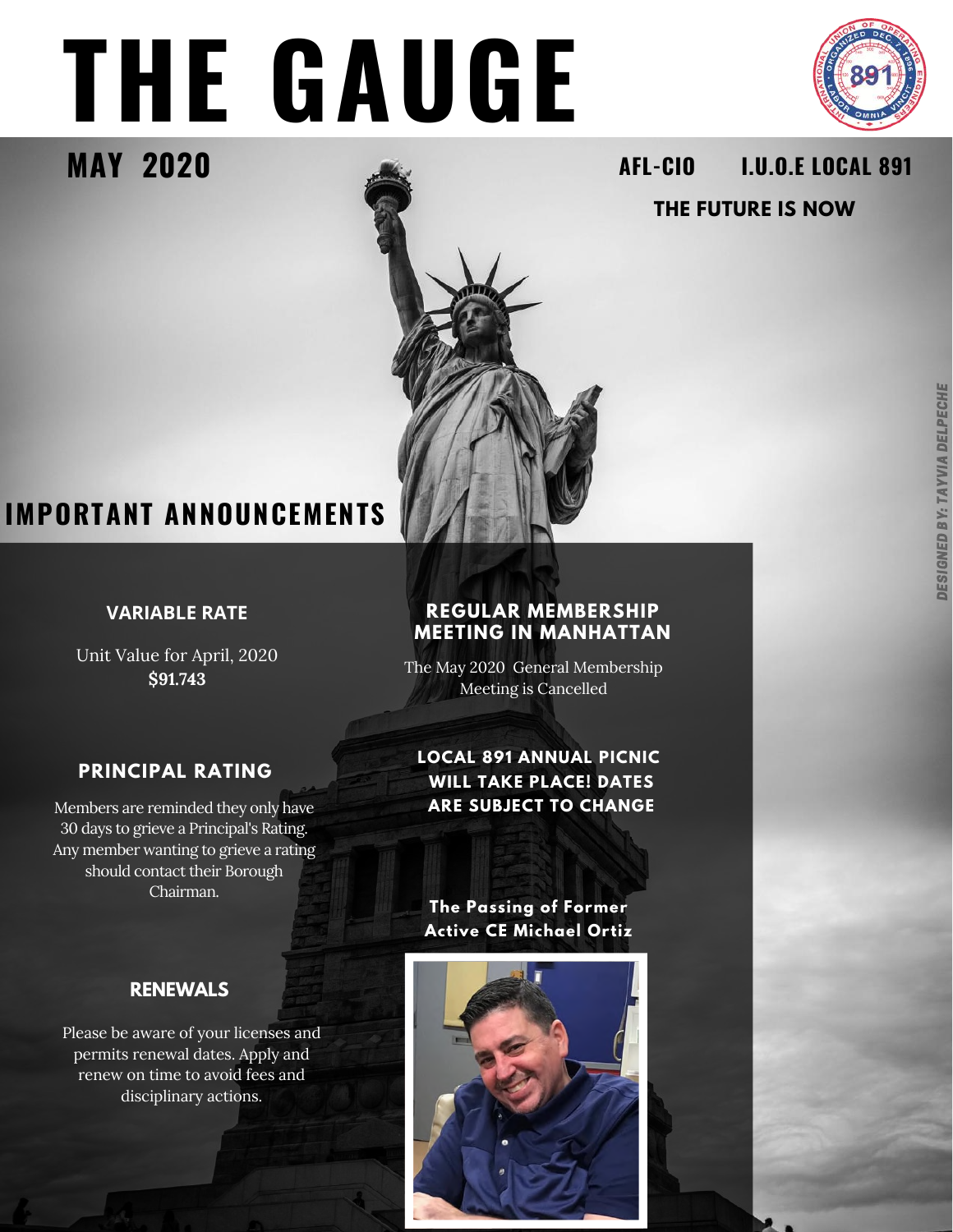

## **PRESIDENT'S REPORT**

**2**

Local 891 Member,

I hope that you and your families are doing well by staying safe and doing your best to follow such guidelines that are set in place. Thank you for continuing to perform your duties as Custodian Engineers. Being essential city employees, we must be extra cautious as we cannot work from home as mandated by the state.

It saddens me deeply to say that we have lost an active Local 891 member and other family members to Covid-19. It is with a sad heart I offer condolences to the following families:

Active Custodian Engineer, Michael Ortiz who left us on April 10, 2020 due to complications from Covid-19. Dennis R. Graves, retired CE New Dorp H.S. Staten Island is another casualty of Covid-19 complications. Dennis is the father of Custodian Engineer Sean Graves (K081). Dennis is also survived by his wife Joan, daughter Tara, seven grandchildren and two great-grandchildren. Diane Baker, sister of active Custodian Engineer Vincent M. McParland (M167) and daughter of deceased Custodian Engineer Vincent J. McParland, passed away from the Covid-19. Ernesto Diaz Sr, father of active Custodian Engineer Ernesto Diaz (Q204), from Covid-19 complications. Ryszard Balcerzak, father of active Custodian Engineer Milosz Balcerzak. Ryszard passed on April 24, 2020 most likely from complications of Covid-19. Since the April's edition of the Gauge, I have sent out numerous emails regarding important information that is beneficial to 891 members and their families, especially in these difficult times that we are facing.

Below is a summary of emails by dates and subject for your reference. Please be reminded, the Department of Education in order to facilitate remote learning is blocking all outside email links at this time. All Local 891 emails must be opened on your own device for any links to work.

Click below to read an of the listed emails.

**April 3 - Direct Deposit [Information](https://myemail.constantcontact.com/Direct-Deposit-Information.html?soid=1124028352516&aid=kki29pcQipQ) April 14 - 891 Welfare Fund Legal [Matters](https://myemail.constantcontact.com/Local-891-Welfare-Fund-Legal-Matters.html?soid=1124028352516&aid=PvreLCSBWfg) April 14 - Workman's [Compensation](https://myemail.constantcontact.com/Workman-s-Compensation-Claims.html?soid=1124028352516&aid=-PU80XHBMrc) Claims April 15 - Executive Order 202.16 (Face [Coverings\)](https://myemail.constantcontact.com/Executive-Order-202-16--Face-Coverings-.html?soid=1124028352516&aid=bdPg8jTamDM) April 17 - Workman's [Compensation](https://myemail.constantcontact.com/Workman-s-Compensation-Claims-Follow-Up.html?soid=1124028352516&aid=2Tphtxg-o5c) Claims Follow-up. April 17 - Building Access During Remote [Learning](https://myemail.constantcontact.com/Building-Access-During-the-Remote-learning-Period.html?soid=1124028352516&aid=67RRWMAtsAc) Period April 17 - Special Durable Power of [Attorney](https://myemail.constantcontact.com/Special-Durable-Power-of-Attorney.html?soid=1124028352516&aid=vqdCtN4i-s4) April 20 - Memo to Unions about the [Employee](https://myemail.constantcontact.com/Memo-to-Unions-about-the-Employee-Benefit-Program.html?soid=1124028352516&aid=MFro8oNjG0Q) Benefits Program April 22 - [Contractor](https://myemail.constantcontact.com/Contactor-Permit-Submittals.html?soid=1124028352516&aid=JWNj2gbG8C8) Permit Submittals April 23 - Union Plus [Mortgage](https://myemail.constantcontact.com/Union-Plus-Mortgage-Benefits.html?soid=1124028352516&aid=T78-1JhybKA) April 27 - [Refrigeration](https://myemail.constantcontact.com/Refrigeration-Classes-continue-online.html?soid=1124028352516&aid=B4N66c8a79I) Classes Online April 29 - College Credit [Courses](https://myemail.constantcontact.com/Local-891-to-host-College-Credit-Courses-this-Fall.html?soid=1124028352516&aid=_ITLUBfXiX0) in Fall April 30 - Free [Bachelor's](https://myemail.constantcontact.com/Free-Bachelor-s-Degree-Programs.html?soid=1124028352516&aid=m9uxVqZ2WHs) Degree Program**

Please remember to reach out to us with any concerns you may have. Together, we will get through this. Local 891 will fight to ensure we preserve our jobs and all our benefits!

Robert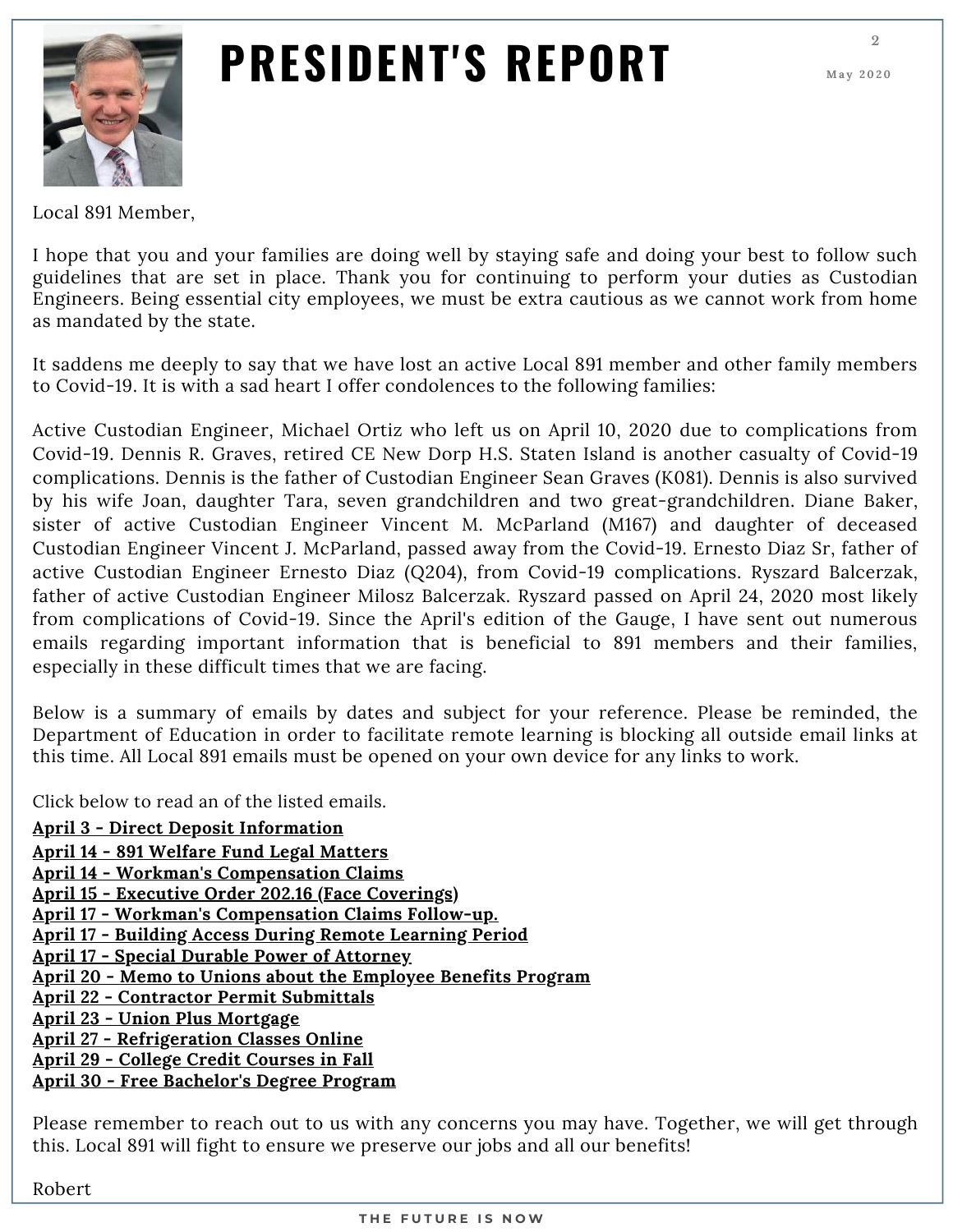## **I N M E M O R I A M**

### **MICHAEL ORTIZ ACTIVE CE, X009**

**CONDOLENCES TO BONNIE ORTIZ (WIFE) 41 NORTH 8TH STREET KENILWORTH, NJ 07033**

### **DOMINIC J. ALTAMURO RETIRED CE, Q158**

**CONDOLENCES TO MARIA ALTAMURO (WIFE) 92 ROSELLE STREET MINEOLA, NY 11501**

## **DENNIS R. GRAVES**

**RETIRED CE, R435 NO CONDOLENCES**

### **PETER CASANO RETIRED CE, Q007**

**CONDOLENCES TO JOAN CASANO (WIFE) 20 NETTLES BLVD. JENSEN BEACH, FL, 34967**

## **EDWIN J. BODEN RETIRED CE, Q410**

**CONDOLENCES TO SUSAN BODEN 3861 WILBURNE AVENUE SEAFORD, NY 11783**

## **EUGENE C. KERR RETIRED CE, X306**

**CONDOLENCES TO ELLEN KERR 18 CRESTVIEW DRIVE TOMPKINS COVE, NY 10986**

### **THOMAS PETRAGLIA RETIRED CE, X041**

**CONDOLENCES TO MARY PETRAGLIA (WIFE) 39 HATHAWAY ROAD BRONXVILLE, NY 10708**

### **BARBARA MEHELIC RETIRED CE, M097 NO CONDOLENCES**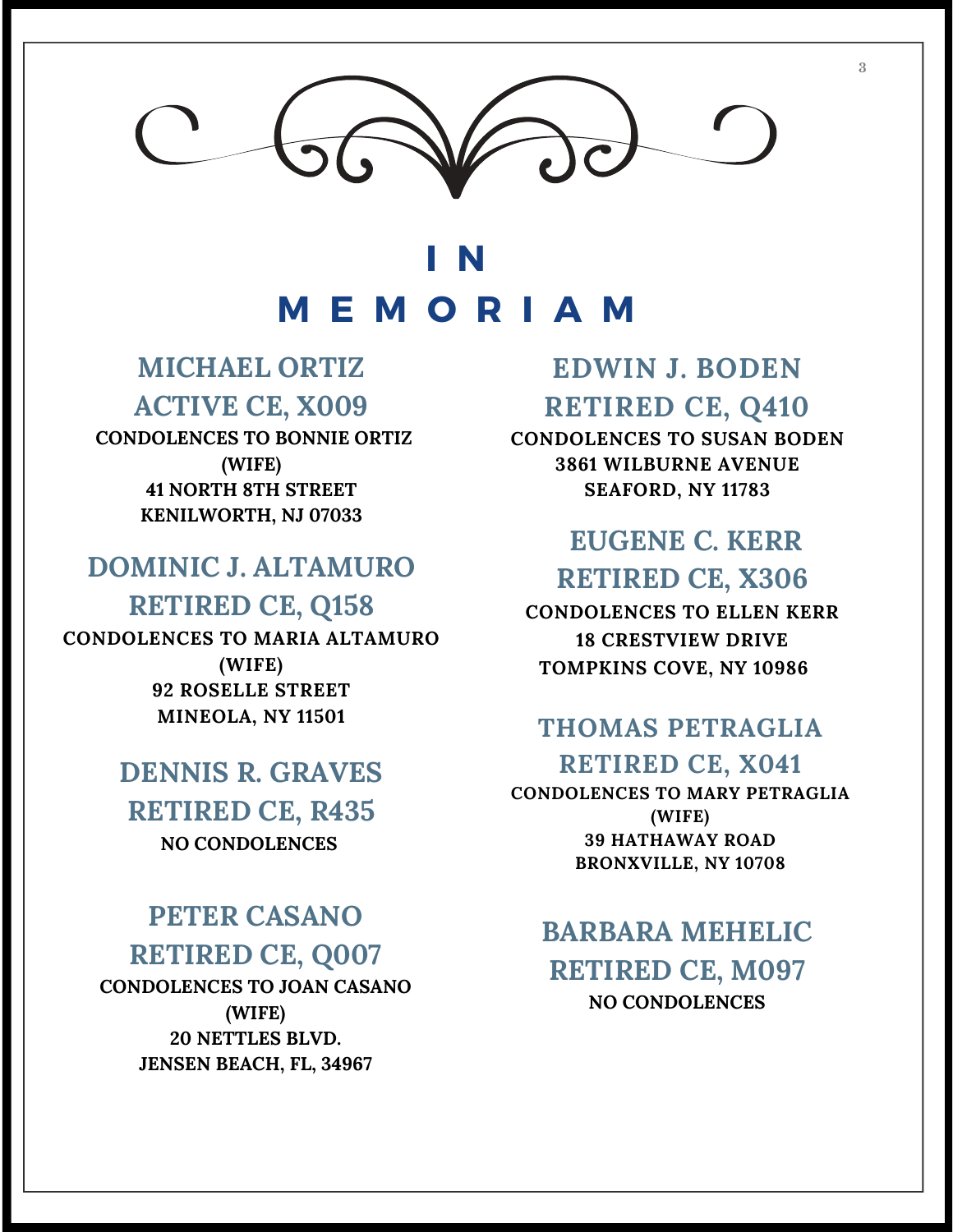#### **I N M E M O R I A M C O N T I N U E D . .**



**C E M I L O S Z B A L C E R Z A K A N D H IS**  $F$  **ATHER RYSZARD BALCERZAK** 



**4**

**F R A N K D IA Z ,E R N E S T O D IA Z , S R . ,** FATHER OF ACTIVE CE ERNESTO DIAZ



DANE BAKER, SISTER OF ACTIVE CE **V IN C E N T M C P A R L A N D**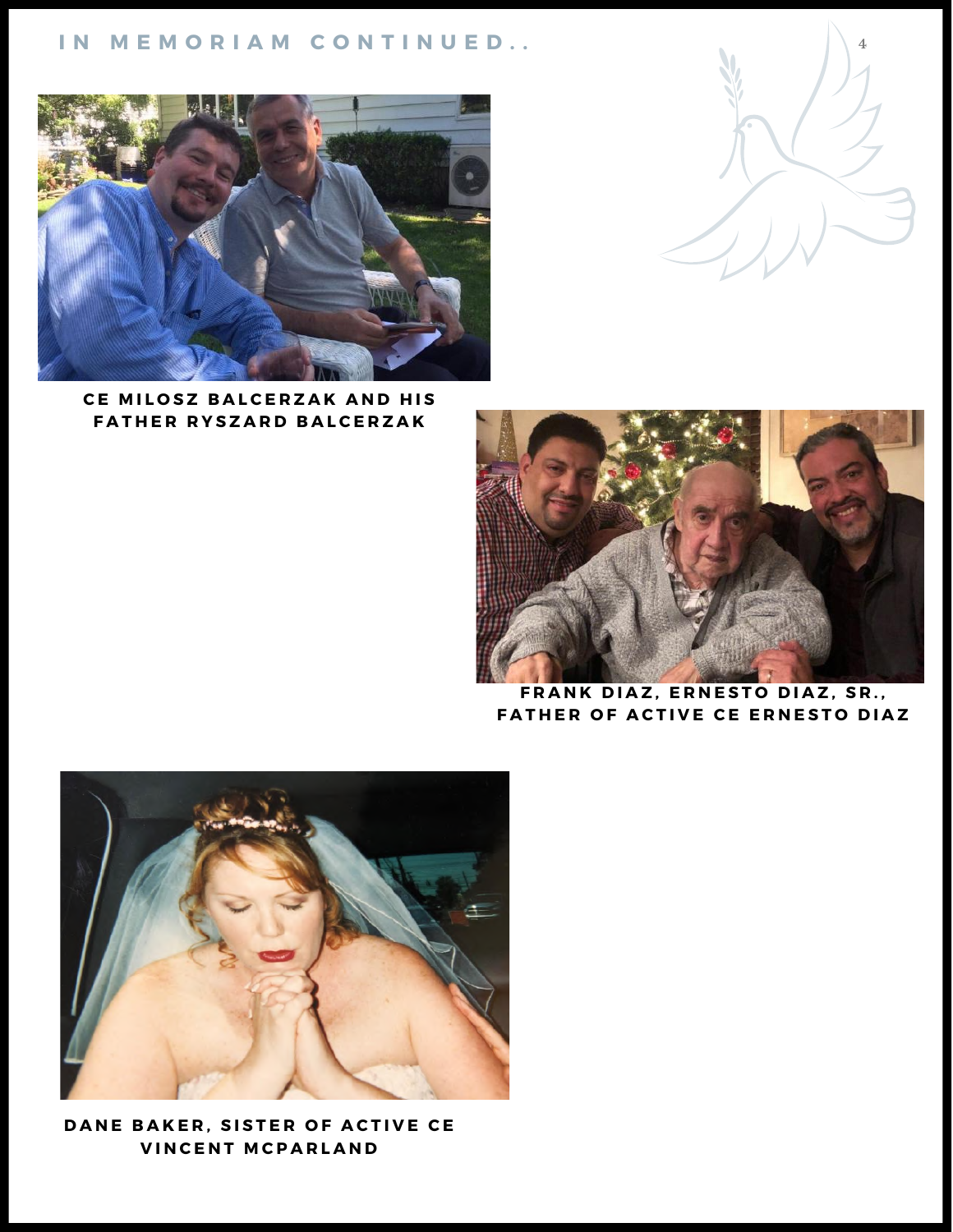#### **I N M E M O R I A M C O N T I N U E D . .**



#### $R$  **YSZARD BALCERZAK AND G R A N D C H IL D R E N**



#### **MICHAEL ORTIZ WITH HIS WIFE BONNIE AND THEIR DAUGHTERS**

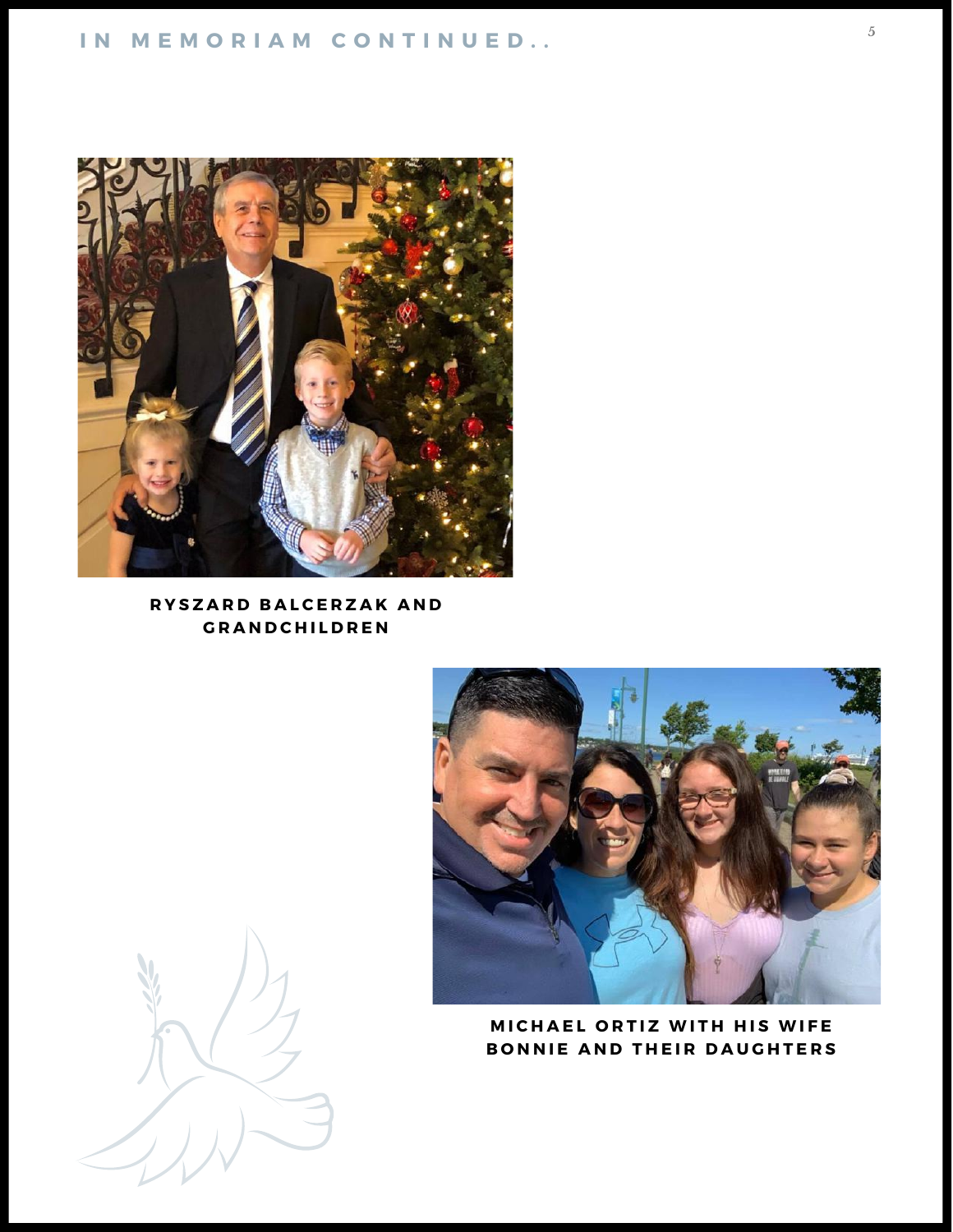## **COMMITTEE REPORTS**

## **GOOD AND WELFARE**

*Theresa DiCristi, Good and Welfare Committee Chairperson*

Brothers and Sisters,

It is with great sadness we announce the passing of Michael Ortiz, active Custodian Engineer – X009, on April 10, 2020 due to complications from COVID-19. He was only 48 years old and is survived by his wife Bonnie and their two daughters – Cara (15) and Jenna (17). Widow's Care for his building has been put in place with his salary being forwarded to the family. Thank you to Mike King, Bronx Borough Chairperson for his assistance and to Isaac Jimenez (X067) for stepping up as the first CE caring for his building.

Local 891's Beneficiary Fund will be accepting donations on behalf of the Ortiz Family. Please send whatever you can so that we may assist this family during this difficult time. Local 891's Beneficiary Fund will match each donation dollar for dollar. You can mail your donation to: IUOE Local 891 Beneficiary Fund, 63 Flushing Avenue, Bldg 292 Suite 401, Brooklyn NY 11205.

The Brothers and Sisters of 891 are truly a family, one that always comes together during trying times to support each other. Let's remember that spirit now more than ever as we support the Ortiz family and all our extended families.

The Widow's Care for Maurice Jones, active Custodian Engineer K208 who passed away January 28, 2020, continues. Thank you to Rocco Marano, Brooklyn Borough Chairperson for his assistance and to our fellow CE's who have stepped up to care for this building.

Please also keep in your thoughts and prayers our members and their families who have suffered a loss due to COVID-19: Vincent McParland (M167) whose sister Diane Baker passed away; Ernesto Diaz (Q204) whose father Ernesto Diaz, Sr. passed away and Milosz Balcerzak whose father Ryszard Balcerzak passed away.

To the families I would like to extend my deepest condolences. To all the families dealing with hardship during this troubling time please know, your Union – your family – is always here to support you!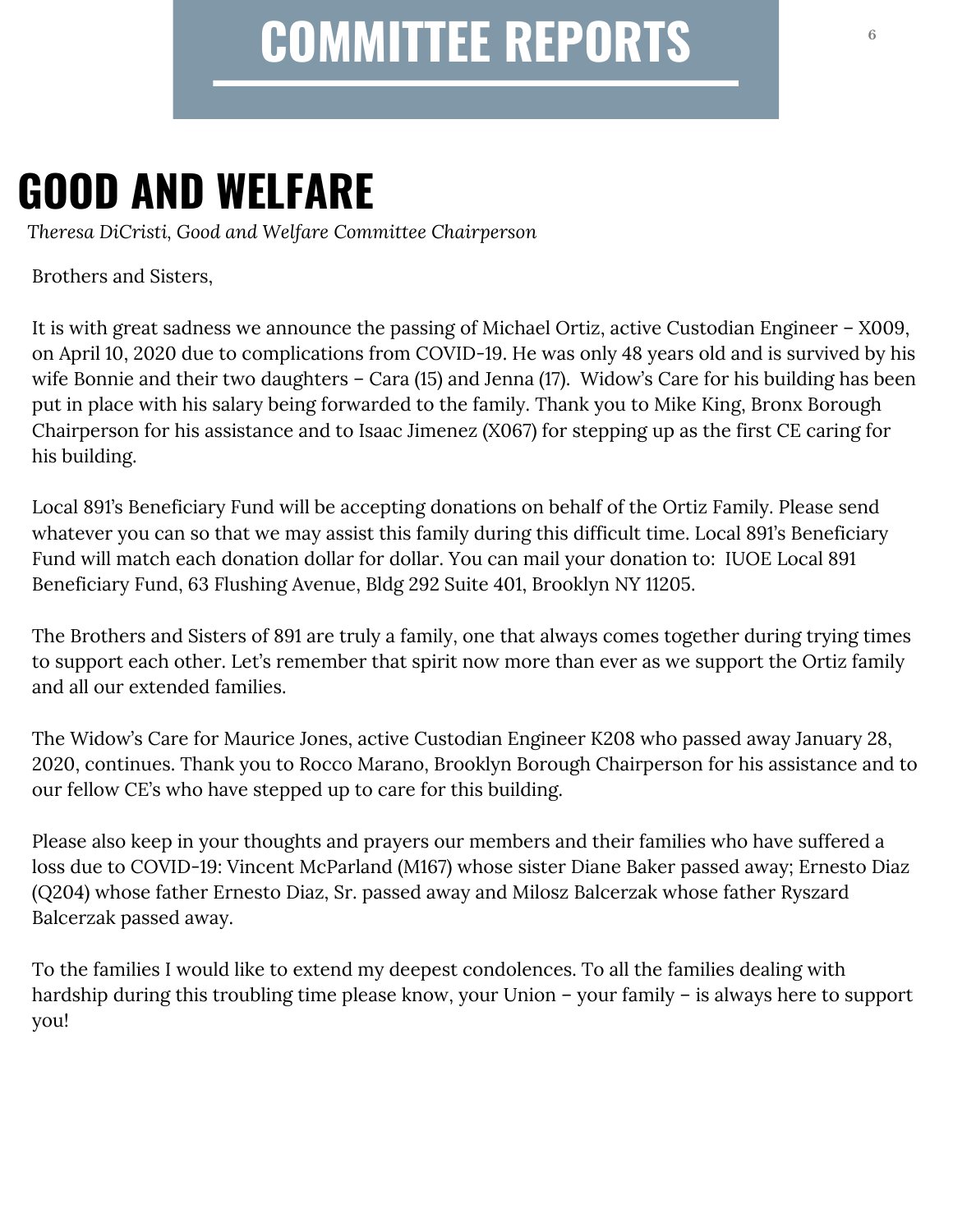## **OCCUPATIONAL HEALTH/SAFETY**

*Joanne O'Neill - Occupational Health/Safety Chairperson*

There is so much information becoming available to us. I have compiled a list of websites for those who wish to research. If there is a specific question please contact me directly for information and /or help. 718-455-9731 ext 266.

My direct office number is **212-941-4812.**

For those who feel they need to speak with someone other than Local 891 or myself.

**NYS COVID Mental Health Hotline: 1-844-863-9314**

<https://nycosh.org/covid19/>

#### **The Sister organizers from Western New York have a very informative site**

<https://wnycosh.org/coronavirus/>

### **Answers to Your Frequently Asked Questions**

#### **How does coronavirus spread?**

It seems to spread very easily from person to person, especially in homes, hospitals and other confined spaces. The pathogen can be carried on tiny respiratory droplets that fall as they are coughed or sneezed out. It may also be transmitted when we touch a contaminated surface and then touch our face.

#### I**s there a vaccine yet?**

No. The first testing in humans of an experimental vaccine began in mid-March. Such rapid development of a potential vaccine is unprecedented, but even if it is proven safe and effective, it probably will not be available for another 12 to 18 months.

#### **What makes this outbreak so different?**

Unlike the flu, there is no known treatment or vaccine, and little is known about this particular virus so far. It seems to be more lethal than the flu, but the numbers are still uncertain. It can affect anyone at any age and those with underlying conditions — not just those with respiratory diseases — particularly hard.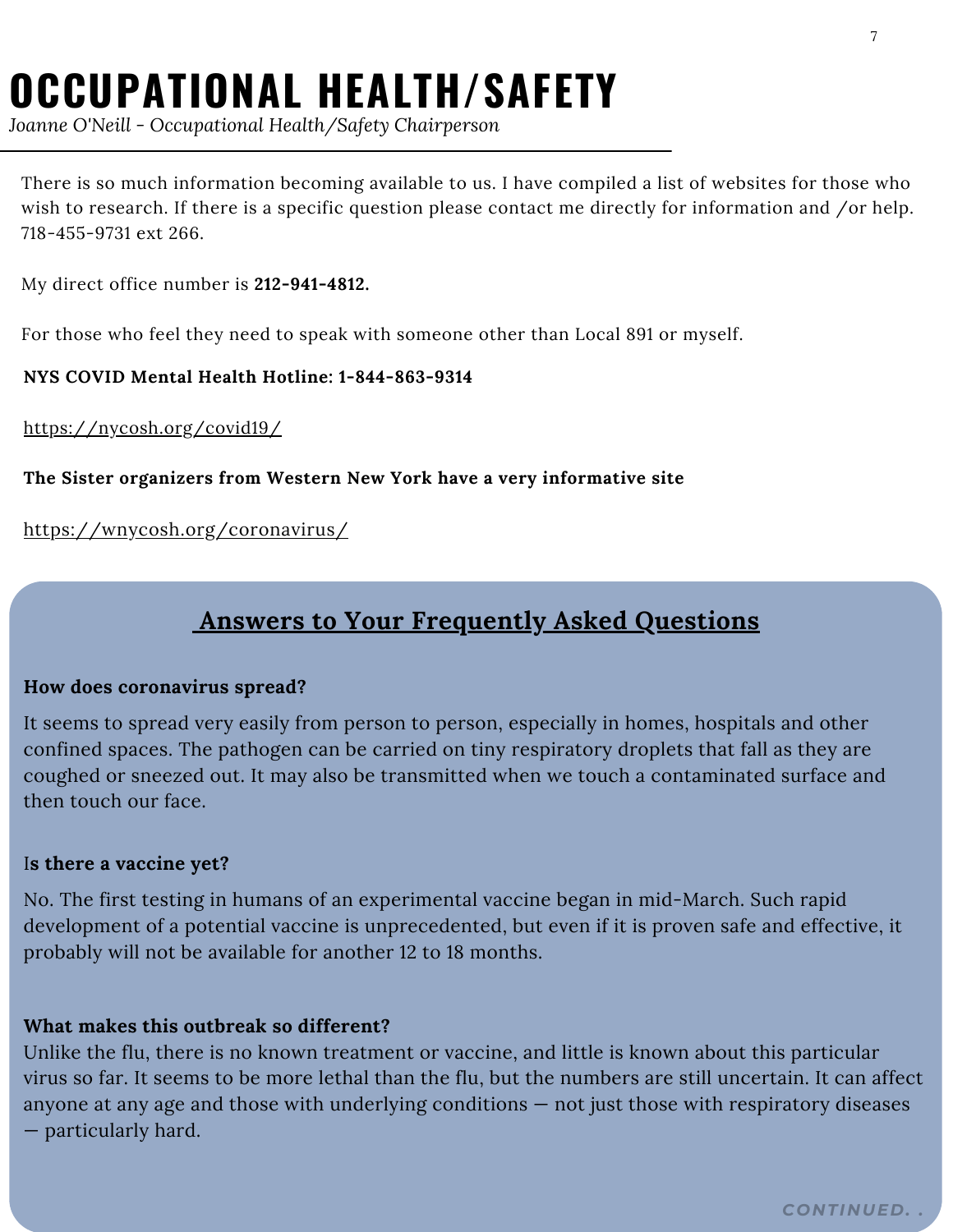#### *CONTINUED. .*

#### **What should I do if I feel sick?**

If you've been exposed to the coronavirus or think you have, and have a fever or symptoms like a cough or difficulty breathing, call a doctor. They should give you advice on whether you should be tested, how to get tested, and how to seek medical treatment without potentially infecting or exposing others.

#### **How do I get tested?**

If you're sick and you think you've been exposed to the new coronavirus, the CDC recommends that you call your healthcare provider and explain your symptoms and fears. They will decide if you need to be tested. Keep in mind that there's a chance — because of a lack of testing kits or because you're asymptomatic, you won't be able to get tested.

#### **What if somebody in my family gets sick?**

If the family member doesn't need hospitalization and can be cared for at home, you should help him or her with basic needs and monitor the symptoms, while keeping as much distance as possible, according to guidelines issued by the CDC If there's space, the sick family member should stay in a separate room and use a separate bathroom. If masks are available, both the sick person and the caregiver should wear them when the caregiver enters the room. Make sure not to share any dishes or other household items and to regularly clean surfaces like counters, doorknobs, toilets and tables. Don't forget to wash your hands frequently.

#### **Should I wear a mask?**

Yes , but with medical-grade surgical masks and N-95 masks in extremely high demand for healthcare workers and COVID-19 patients, the CDC suggests that the general public not buy them in effort to keep them in stock for people who need them most.

Instead, the CDC is now recommending that all people wear some sort of cloth face covering when in public — whether it be a homemade mask, a scarf or a bandana. Masks could offer some protection in crowded places where it is not possible to stay six feet away from other people. Masks don't replace hand-washing and social distancing.

#### **Should I stock up on groceries?**

If possible, plan two weeks of meals. People should not hoard food or supplies. Despite the empty shelves, the supply chain remains strong and remember to wipe the handle of the grocery cart with a disinfecting wipe and wash your hands as soon a you get home.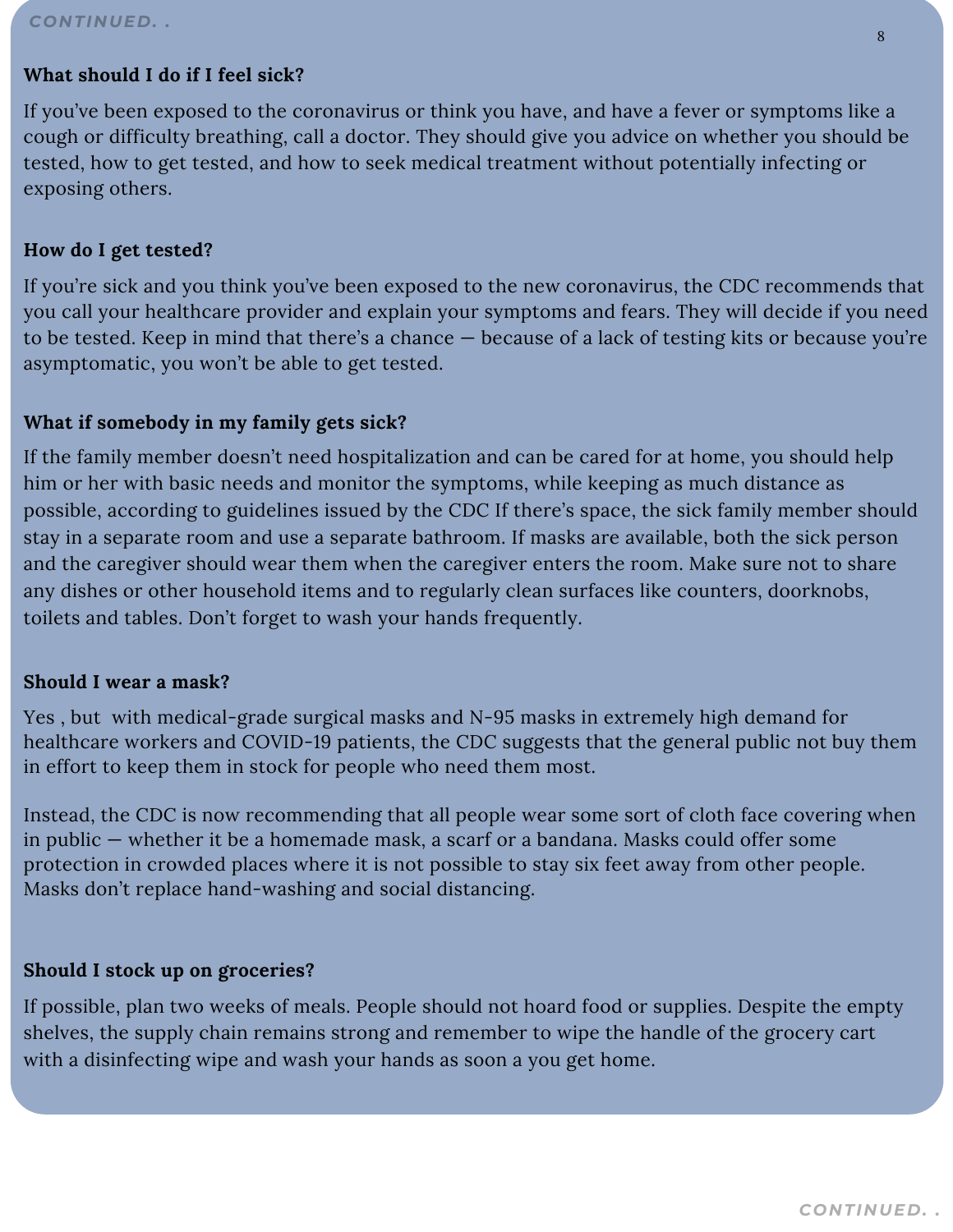#### **Can I go to the park?**

Yes, only if they are open but make sure you keep six feet of distance between you and people who don't live in your home. It's a good idea to get outside; go to the park, go for a jog or a walk for some fresh and hopefully some sunshine.

On the CDC site there is a a self checker which is a guide to help you make decisions and see about appropriate care. Please if you have concerns call your Union.

Click this link for the CDC website - <https://www.cdc.gov/>

Here is another helpful link: [https://www.theguardian.com/world/2020/may/06/rashes-headaches-tingling-who-lists-less](https://www.theguardian.com/world/2020/may/06/rashes-headaches-tingling-who-lists-less-common-coronavirus-symptoms-covid-19)common-coronavirus-symptoms-covid-19

## **CDC UPDATES OFFICIAL GUIDANCE ON COVID-19 SYMPTOMS**

The CDC has added to their list of official COVID-19 symptoms. In addition to fever, cough, and shortness of breath, the CDC now considers the following to be possible signs of the coronavirus.



#### Chills

-which often accompany a fever-may make you feel cold, and unable to get warm despite being in a warm environment.

**Repeated Shaking With Chills** 

In addition to chills, you may experience uncontrolled shivering.

### **Muscle Pain**

Many patients have reported severe body aches.

## **Headache**

Headaches are extremely common, but the CDC now says they may be a sign of a coronavirus infection-especially if you are also experiencing other coronavirus related symptoms.



### **Sore Throat**

Pain or irritation in your throat, especially when you swallow, could be a symptom.

## **New Loss of Taste or Smell**

If you've recently noticed that you're not smelling or tasting your morning coffee, it's possible that you're experiencing coronavirus symptoms. **Reminder:**

**ASBESTOS SCREENINGS HAS BEEN POSTPONED UNTIL FURTHER NOTICE.**

*This article was originally submitted by Joanne O'Neill.*

**NEWS**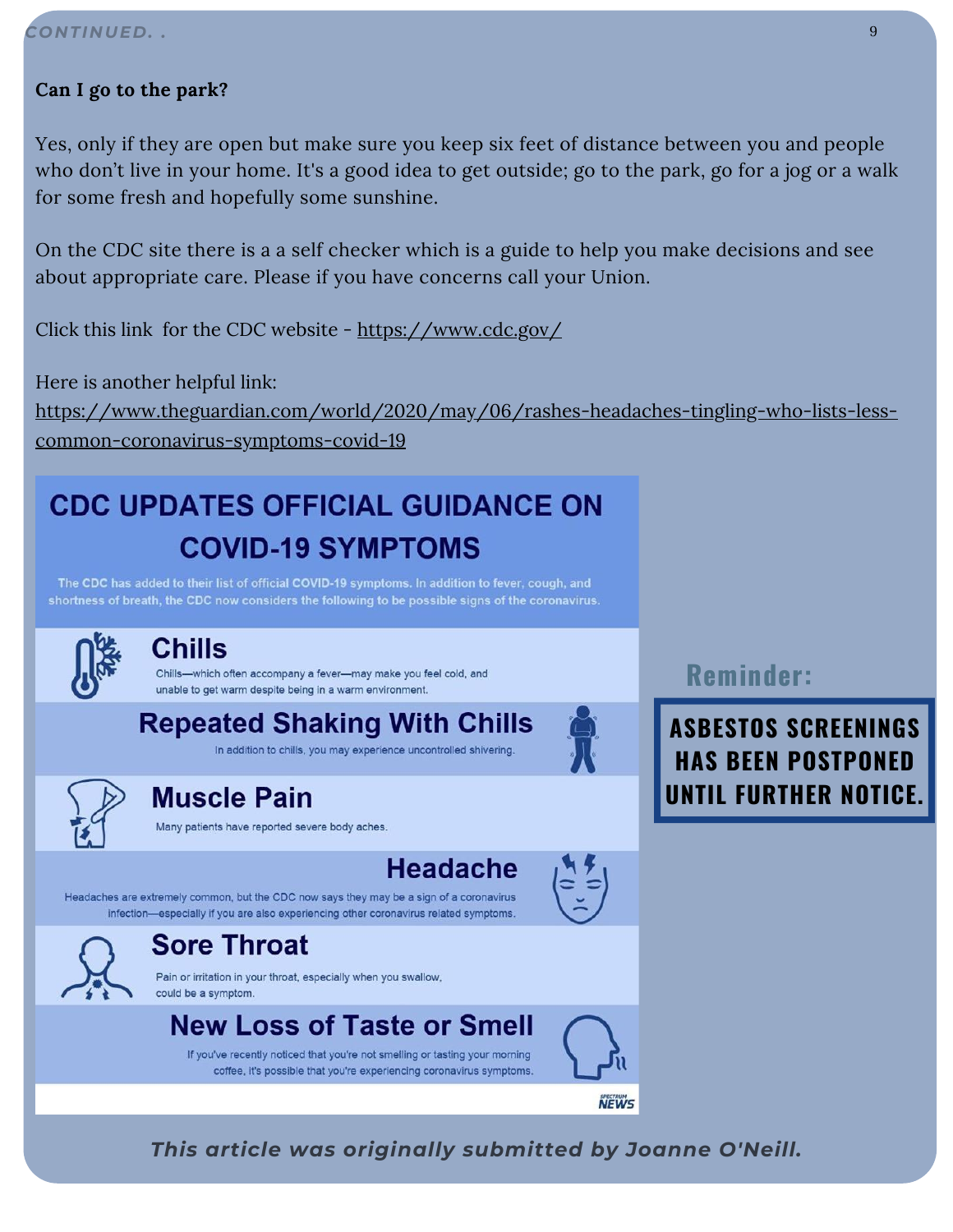*Andrew Samberg, 891 Hospitalization Chairperson*

#### **Medicare Part B Reimbursement Schedule for Retirees**

#### **Medicare Part B 2019 Reimbursement**

Medicare Part B 2019 reimbursements will be distributed by the end of April 2020. For those retirees/eligible dependent of a retiree with a Medicare Part B effective date between 2016 and 2019, they will be reimbursed at the rate of  $$135.50$  per month. ( $$135.50 \times 12$  months =  $$1,626$ annual amount).

For those retirees/eligible dependent of a retiree with a Medicare Part B effective date prior to 2016, they will be reimbursed at the rate of \$109.00 per month.  $(\$109 \times 12 \text{ months} = \$1,308 \text{ annual amount})$ 

For those retirees/eligible dependent of a retiree with a Medicare Part B effective date prior to 2016, they will receive an additional amount up to \$300. They must submit a Medicare Part B 2019 Reimbursement Differential Request Form.

#### **IRMAA 2019 Reimbursement**

IRMAA 2019 reimbursements are scheduled to be issued by the end of October 2020. Those retirees who are eligible for IRMAA must submit the IRMAA 2019 Reimbursement Application.

Health Benefits Program staff will be processing 2019 IRMAA forms once the Medicare Part B 2019 payment is issued in April 2020.

**Andrew Samberg, IUOE Local 891 Hospitalization Committee Chair 883 Classon Avenue Room 112 Brooklyn, NY 11225 Phone: 718.455.9731 ext. 261 Fax 718.366.1757**

#### **Medicare Part B 2019 Differential Reimbursement**

Medicare Part B 2019 differential reimbursements are scheduled to be issued by the end of March 2021.

Medicare Part B 2019 differential payments up to \$300 will be issued once the Medicare Part B and IRMAA payments are processed in calendar year 2020.

Those retirees who are eligible for 2019 Medicare Part B differential reimbursements must submit the Medicare Part B 2019 Reimbursement Differential Request Form.

Health Benefits Program staff will be processing Medicare Part B 2019 Reimbursement Differential Request Form once IRMAA payments are issued in October 2020.

Please note that, if you are applying for IRMAA and eligible for this additional \$300 reimbursement, you do not need to complete the Medicare Part B 2019 Reimbursement Differential Request Form since you will be receiving this amount at the same time the IRMAA payment is issued in October 2020.

Please contact me for further information if needed.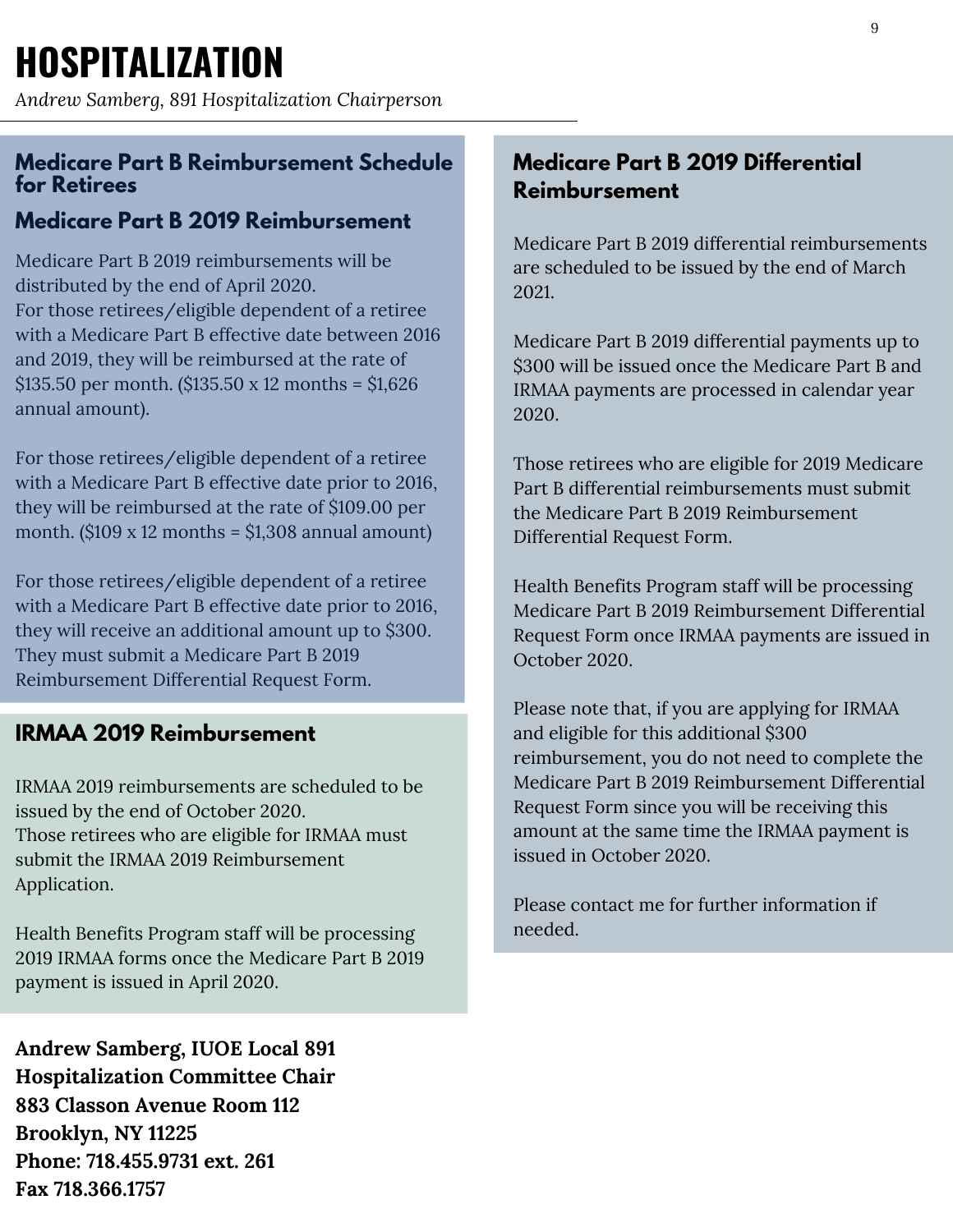## **PENSION**

*Christopher Attianese - Pension Chairperson*

## **SUSPENSION OF RMD'S FOR CALENDAR YEAR 2020**

BERS will suspend all Required Minimum Distributions (RMD's) from the BERS TDA program for calendar year 2020. The suspension would apply to all 2019 RMD's that are required to be made by April 1, 2020 (unless already issued), and to 2020 RMD's that are required to be made by April 1, 2021.

This suspension is not limited to qualified individuals, but applies to all accounts holders. Although BERS will not automatically issue you a RMD, you may withdraw funds from your TDA account by submitting a TDA withdrawal form to BERS.

## **COMPENSATION INSURANCE**

*Trifon Radef - Compensation Insurance Chairperson*

Custodian Engineers, please submit a Statement of Account with your record request from the Office of Auditor General. A two-year Statement of Account was mailed to all Custodian Engineers by New York State Insurance Fund in April 2017, covering October 2014 to April 2017.

If any Custodian Engineer needs a copy of their Statement of Account, please call me at (718) 455-9731 ext. 251. I will request a copy from New York State Insurance Fund. If you do not submit a Statement of Account with your document request, you will get a disallowance from the Office of the Auditor General for all payments made to the New York State Insurance Fund.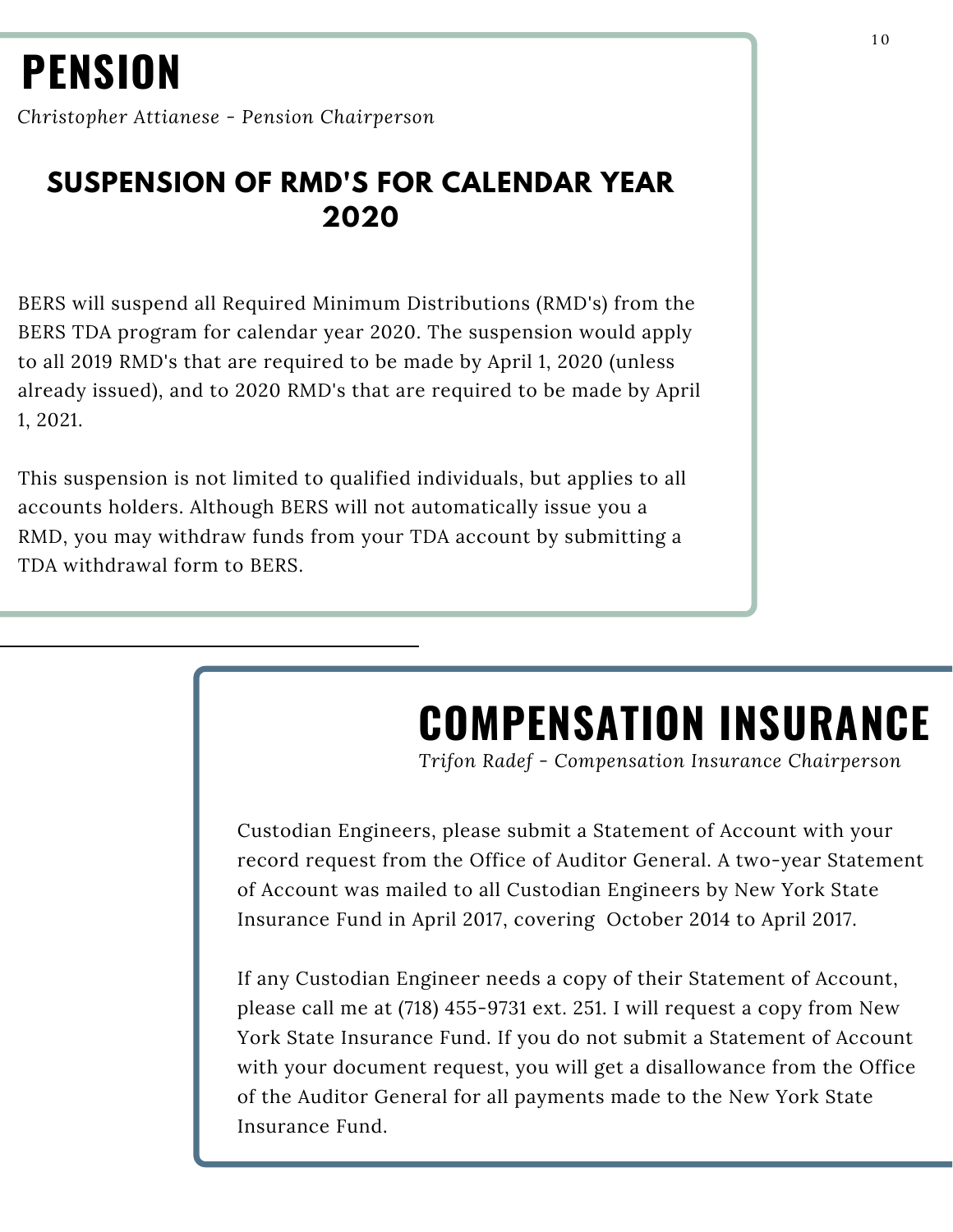## **CUSTODIAL HELPER COMMITTEE**

*Marvin Rodriguez - Committee Chairperson Theresa DiCristi - Committee Member*

Dear Brothers and Sisters,

During these unprecedented times, I would like to thank all of the 891 members for your hard work and patience in dealing with the Covid-19 paper work for the employees (32BJ and 94). It has not been easy for NYCSSS to keep up with it but as always, we were still there to make sure the employees got paid. I would like to also inform you that NYCSSS will not be providing any fill-in workers or vacation relief workers until September or when school restarts. Please continue to fill out the DAFs when necessary and send them in to NYCSSS. Please copy me at grievances32-94@local891.com as well as your borough chairperson. At some point we will resume grievances and catch up. Thank you, stay healthy and safe.

**1). If an employee needs a replacement ID card, they should contact Thomas Smith at thomas.smith@nycsss.org. The employee will have to present identification and the reason for needing a new ID.**

**2). Please make sure when filling out the DAF (Disciplinary Action Form) that you fill out both sheets. The sheets need to be signed or witnessed. Failure to do so will result in the sheets not being processed.**

When emailing NYCSSS, make sure to forward a copy to your borough chairperson and Theresa DiChristi or myself at **grievances32-94@local891.com**

**EDUCATION**

*Frank Byrne - Education Committee Chairperson*

**In partnership with the CUNY School of Labor and Urban Studies, Local 891 is proud to announce that we will be hosting two College Credit Courses this Fall at our Union Offices.**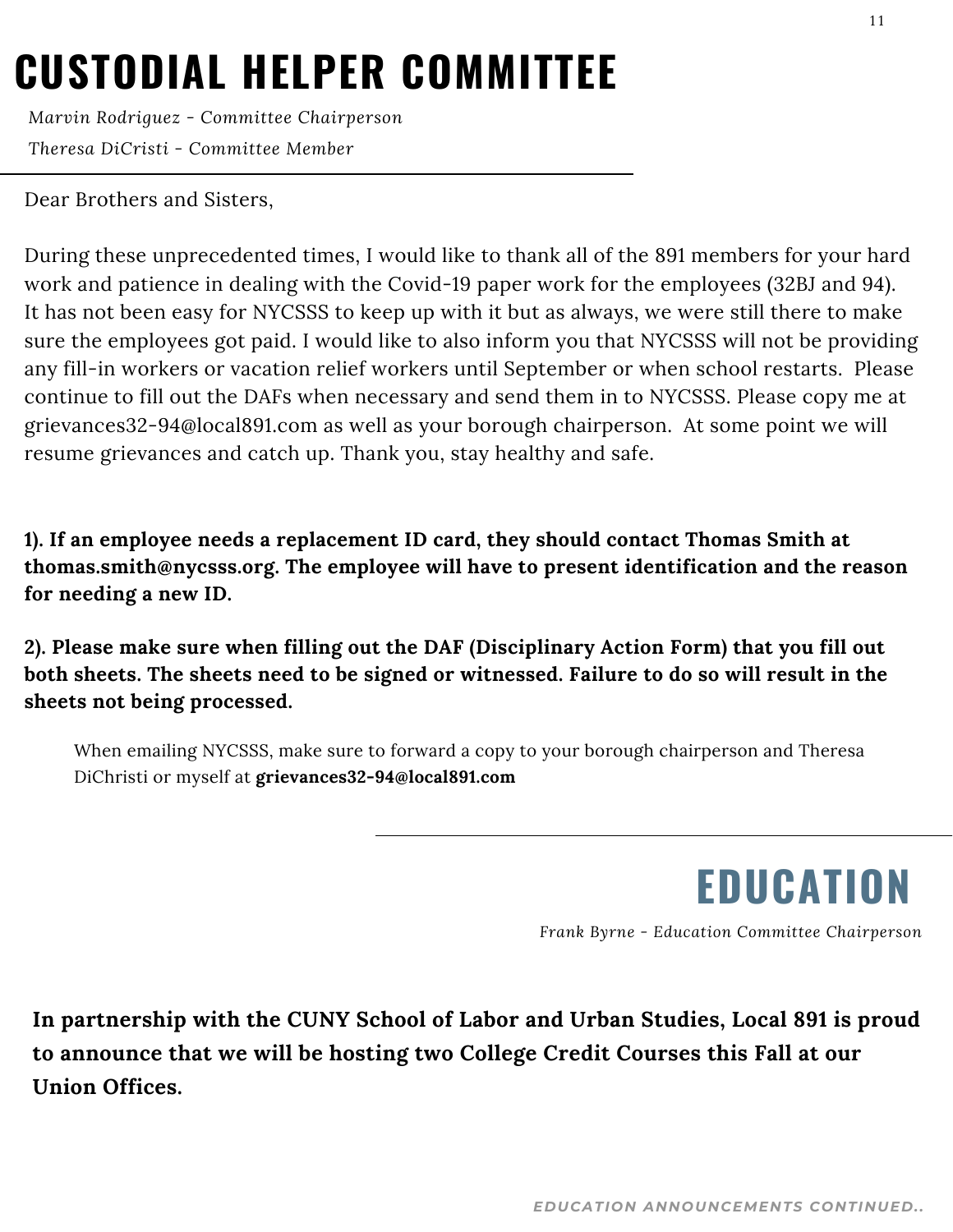- Beginning Tuesday evening, September 1, 2020 you can attend a 3 credit course titled "Language, Literacy, and Culture". Click **[here](https://files.constantcontact.com/4088f45b501/ffa3c3da-648e-4d99-b212-8e27105a9927.pdf)** to view flyer. Click on this **[link](https://forms.office.com/Pages/ResponsePage.aspx?id=s_BgbwZfCU6XFZiduozH2LvQDiyj77FBnP8ddYsxT4BUOUE3NEpGRTVHMjJMTUIzQTk3TEMwSjZOOC4u)** for the [application.](https://forms.office.com/Pages/ResponsePage.aspx?id=s_BgbwZfCU6XFZiduozH2LvQDiyj77FBnP8ddYsxT4BUOUE3NEpGRTVHMjJMTUIzQTk3TEMwSjZOOC4u)
- On Thursday evenings beginning September 3, 2020 also from 5:00 pm to 8:20 pm you can earn 4 credits in a course titled "Introduction to Labor Studies" Click **[here](https://files.constantcontact.com/4088f45b501/27be6b24-ba73-432b-a0a7-63926f6f1ef2.pdf)** to view flyer.

These courses are planned for traditional in-person classroom attendance. However if circumstances dictate, we are set up for distant learning. For the "Introduction to Labor Studies" course there is an online registration/information session that will take about an hour. This is scheduled for May 20, 2020 at 5:00pm. **Local 891 will reimburse Active members for tuition costs.**

If you have any questions please contact the Local 891 Education & Training Fund at education@local891.com.

Union Plus in cooperation with Central State University and Eastern Gateway Community College introduce free College Degree programs for you and your family members!

### **Complete Your Bachelor's Degree For Free This Summer**

#### **Students enrolling in the summer classes can complete their degree with no out-of-pocket cost\*.**

With our Bachelor's Degree Completion Program, you can finish your teacher education or business administration bachelor's degree affordably, safely and on your own time.

Because of the current economic and health uncertainty facing that many union members are facing, students who enroll in the summer 2020 term will complete their ENTIRE DEGREE FOR FREE (no out-of-pocket cost for tuition, fees or e-books) until graduation, not just the summer term.\*

If you are unemployed, furloughed or laid off, don't worry — you and your extended family members are still eligible to enroll in the Bachelor's Degree Completion Program with no cost.

In partnership with Central State University, this flexible, 100% online program gives you the ability to work on assignments 24/7. In addition, your courses are transferable to other schools and financial aid is available to students demonstrating need — including those affected by the Coronavirus pandemic.

#### **Summer classes begin May 18, 2020.**

**Get started by calling 888-897-9671 or enrolling online.**

For information contact the Local 891 Education & Training Fund at education@local891.com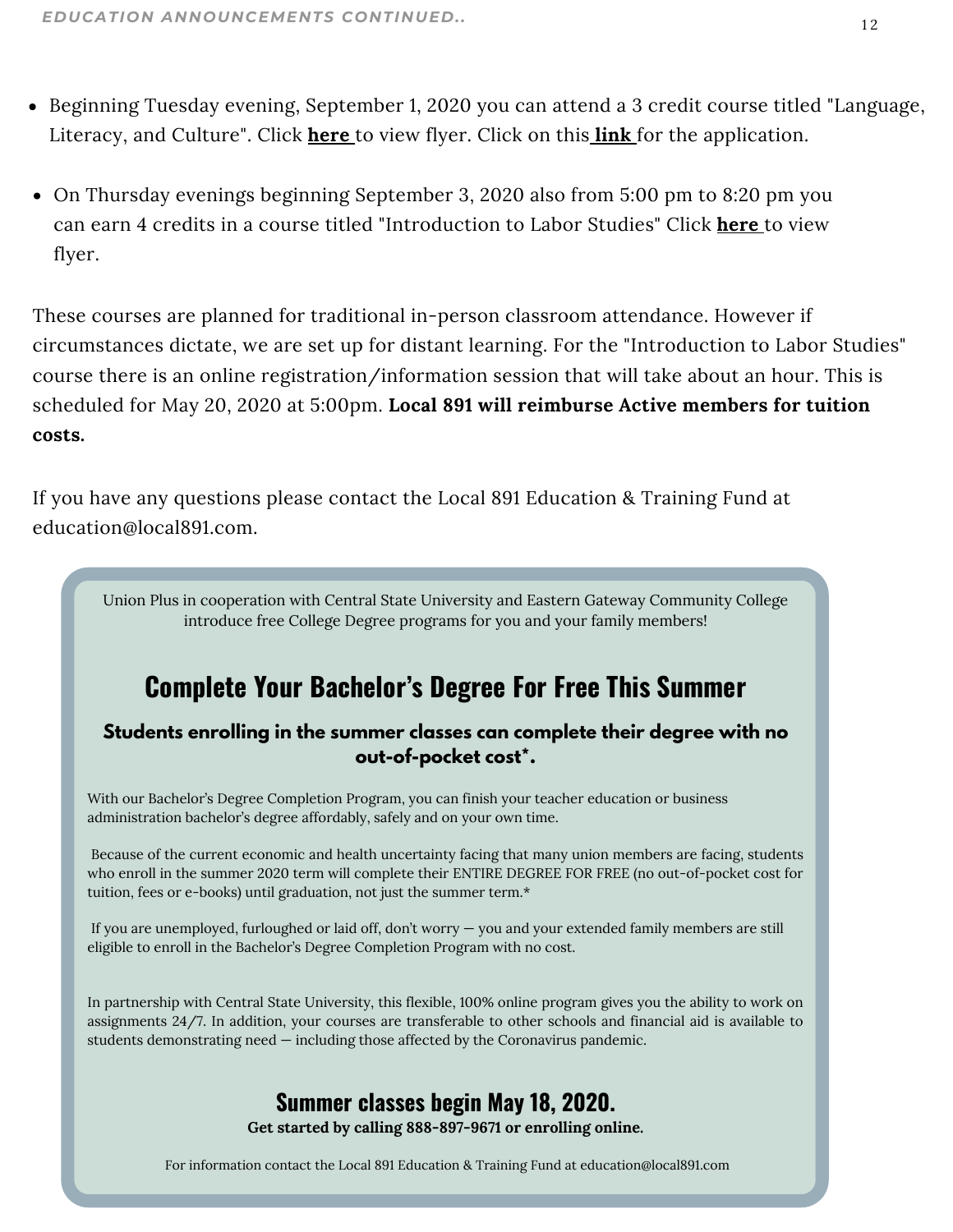**CONGRATULATIONS MICHAEL KING ON BEING SELECTED AS THE 2020 NYC DOE EMERALD SOCIETY IRISH CUSTODIAN ENGINEER OF THE YEAR**



**THE NEW DATE FOR THIS EVENT WILL BE SEPTEMBER 18, 2020.**

## **EAT, DRINK AND HAVE FUN!**

# LOCAL 891 **ANNUAL PICNIC**

**LOCAL 891'S PICNIC WILL TAKE PLACE! DATES ARE SUBJECT TO CHANGE**